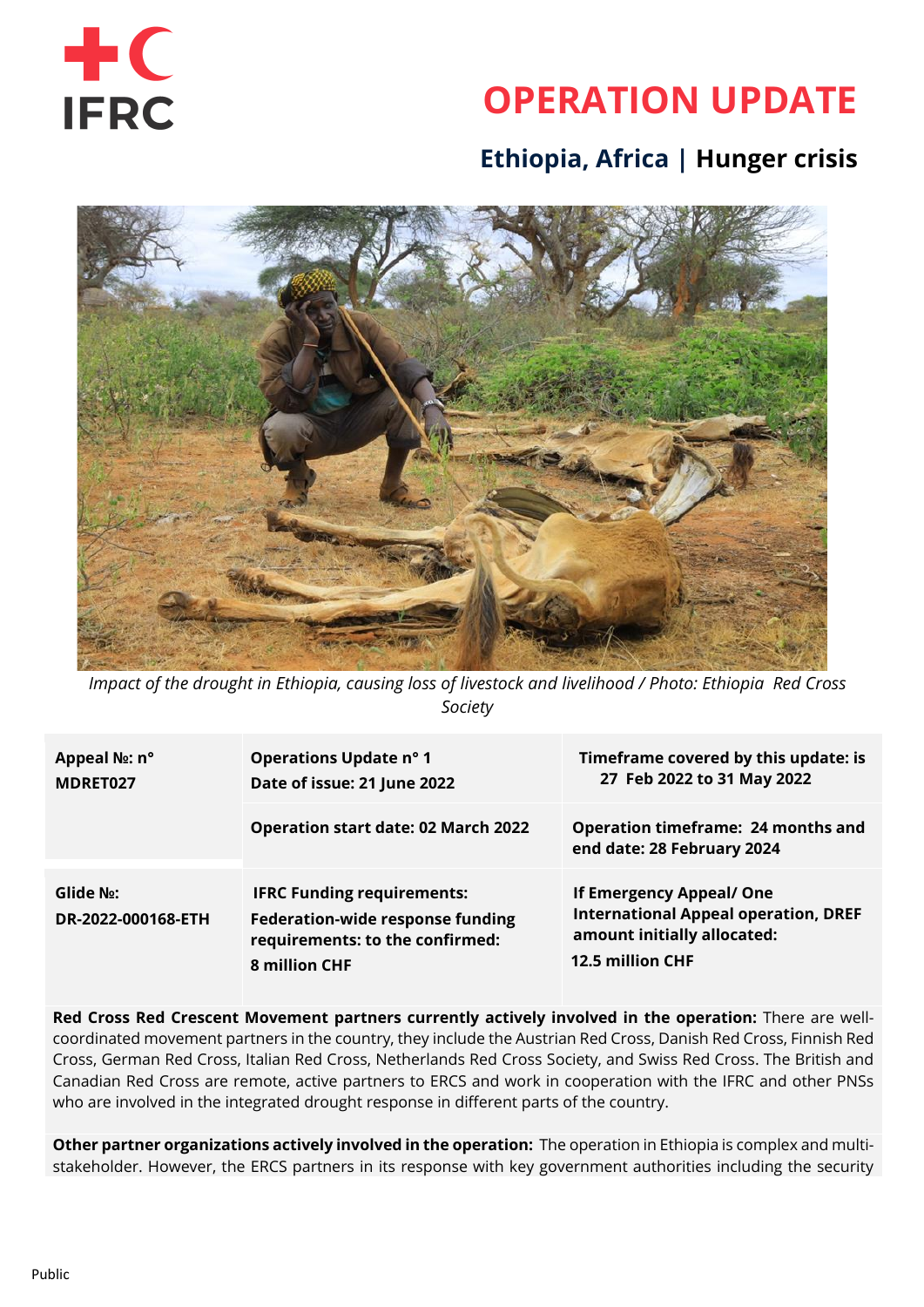arms, the NDRMC, and EOC as well as UN bodies including WFP, and UNICEF, are Involved in the integrated response in different parts s of the country.

**Summary of major revisions made to emergency plan of action:** No major revisions made

**Briefly indicate when the revision occurred and the nature of the change (i.e., outcome; budget; timeframe)**

## **A. THE DISASTER AND THE RED CROSS RED CRESCENT RESPONSE TO DATE**

**10 February 2022:** The Somali Regional Government submits a request to ERCS appealing for support to respond to the drought.

**January 2022:** Ethiopian Red Cross Society (ERCS) conduct an in-depth assessment following the worsening of drought conditions in Somali region and in Borana and Moyale zones of Oromia region.

**1 March 2022:** IFRC released [507,108 Swiss francs from the Disaster Relief Emergency Fund \(DREF\)](https://adore.ifrc.org/Download.aspx?FileId=499173) to support the ERCS response in Somali region, and Borana and Moyale zones of Oromia region**.**

**29 March 2022:** IFRC issues a [Federation-wide Hunger Crisis Emergency Appeal](https://adore.ifrc.org/Download.aspx?FileId=509057) for 12.5 million Swiss francs to support 500,000 people in the worst affected zones of Oromia, Somali and in Southern Nations, Nationalities and Peoples (SNNP) regions, for a period of 24 months.

### **Situation overview**

### **The Horn of Africa**

The eastern Horn of Africa region has experienced drought conditions following consecutive ailed rain seasons since late 2020 leading to significant impacts on production, vegetation, water resources, food insecurity, and livelihoods.

Food insecurity is rapidly worsening in Eastern Africa- an estimated 81.6 million people including IDPs, refugees, and host communities in rural and urban areas are facing high acute food insecurity. This represents [approximately a 39 percent increase](https://reliefweb.int/report/ethiopia/eastern-africa-region-regional-food-security-nutrition-update-2022-first-quarter-may) from the 58.6 million recorded in November 2021.

The overall food insecurity situation is expected to worsen across most countries in the region through the lean season while faced with multiple and overlapping shocks (drought, flooding, macroeconomic challenges, and conflict).

The nutrition situation in the region is critical, with approximately 7 million children under 5 years expected to be acutely malnourished in Ethiopia, Kenya, and Somalia including more than 1.7 million with severe acute malnutrition. There is a high likelihood of the nutrition situation deteriorating in the next three months, exacerbated by the high unaffordability of nutritious diets and drought impacts.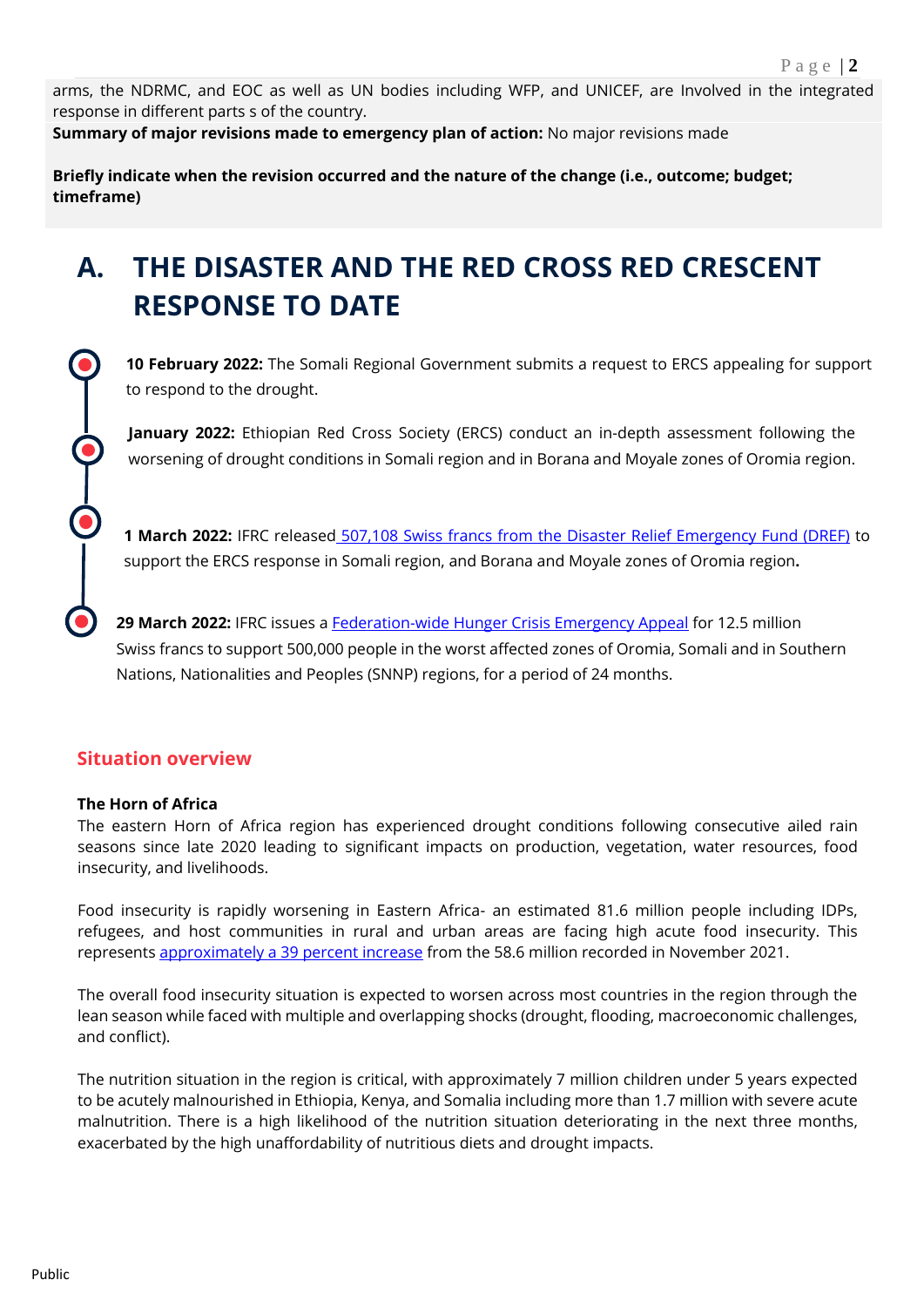From the funding requirement of this Emergency Appeal (EA), the current funding situation status stands at IFRC Secretariat coverage, CHF 1,452,769 (18%), and Federation Wide coverage of CHF 3,022,135 ( 24%). Thus, there is an urgent need for more funding to cover the remaining gap of CHF 9,477,865 (86%).

### **In Ethiopia**

An estimated 8 million people in Oromia, Somali, and Southern Nations, Nationalities, and Peoples' (SNNP), and Southwest regions are affected by drought and require food assistance following three consecutive belowaverage rainy seasons and high temperatures. Floods and conflicts have also contributed to making people less resilient to the impact of drought. Oromia and Somali regions are the most affected. Around 3.4 [million people in](https://www.acaps.org/country/ethiopia/crisis/drought)  Oromia and 3.5 [million people in Somali need](https://www.acaps.org/country/ethiopia/crisis/drought)  [humanitarian assistance.](https://www.acaps.org/country/ethiopia/crisis/drought) In southern Ethiopia, around 175,000 people have been displaced because of drought. Households, along with



their livestock, move to areas where they can look for better livelihood opportunities and water sources.

According to [UN OCHA 2,](https://reliefweb.int/report/ethiopia/ethiopia-drought-update-no-4-june-2022) May 2022 report revealed that more than 8 million people are affected by the drought across the affected regions (Somali 3.5 million, Oromia 3.4 million, SNNP 1 million, and South-West 15,000 people), including 7.2 million severely food insecure and 4.4 million people need water assistance. Additionally, 2.1 million livestock have been reported dead, while at least 22 million livestock is at risk and are very weak and emaciated with no or little milk production.

The drought in Ethiopia has exacerbated existing fragilities by deepening food insecurity and malnutrition as well as straining communities' resources heavily reliant on the outputs from livestock. Livelihoods of pastoralist and agro-pastoralist populations have been decimated by the death of over 1.46 million livestock, with the burden most heavily felt by those in the Somali Region, accounting for 67 percent of this figure according to available data. Populations in Oromia, SNNP, and Southwest regions have not been immune to the burden of such shocks, with their livelihoods particularly vulnerable to the decreased market value of deteriorated animals and consequently, the reduced nutritional sources they offer.

Besides this, rainfall forecasts (local, regional, and global) for the March-May 2022 rainfall season pointed towards a below-average performance, especially in most drought-affected areas. While the seasonal rains normally start in March and peak in April, the forecasts pointed to the likelihood of a delayed start. By mid-March, most benefiting areas had not received any rains, and the distribution over space raise the concern of a likely fourth consecutive poor season that could lead to an unprecedented climate emergency in the region.

#### **Summary of Red Cross Red Crescent response to date**

#### **Overview of Host National Societies**

Ethiopia Red Cross Society (ERCS) maintains equal, independent, and neutral responsibility to reach all people in need in all parts of the country and has been called upon to respond in its capacity as an auxiliary to the Government. Immediate support to communities affected by the hunger crisis is part of its mandate, enshrined in the amended charter revised on 26 January 2018 for assisting people affected by natural disasters and conflict throughout the country. ERCS is a key national humanitarian actor and is present in all regions of Ethiopia through its network of 37 branches and 44,138 active volunteers, including 215 staff and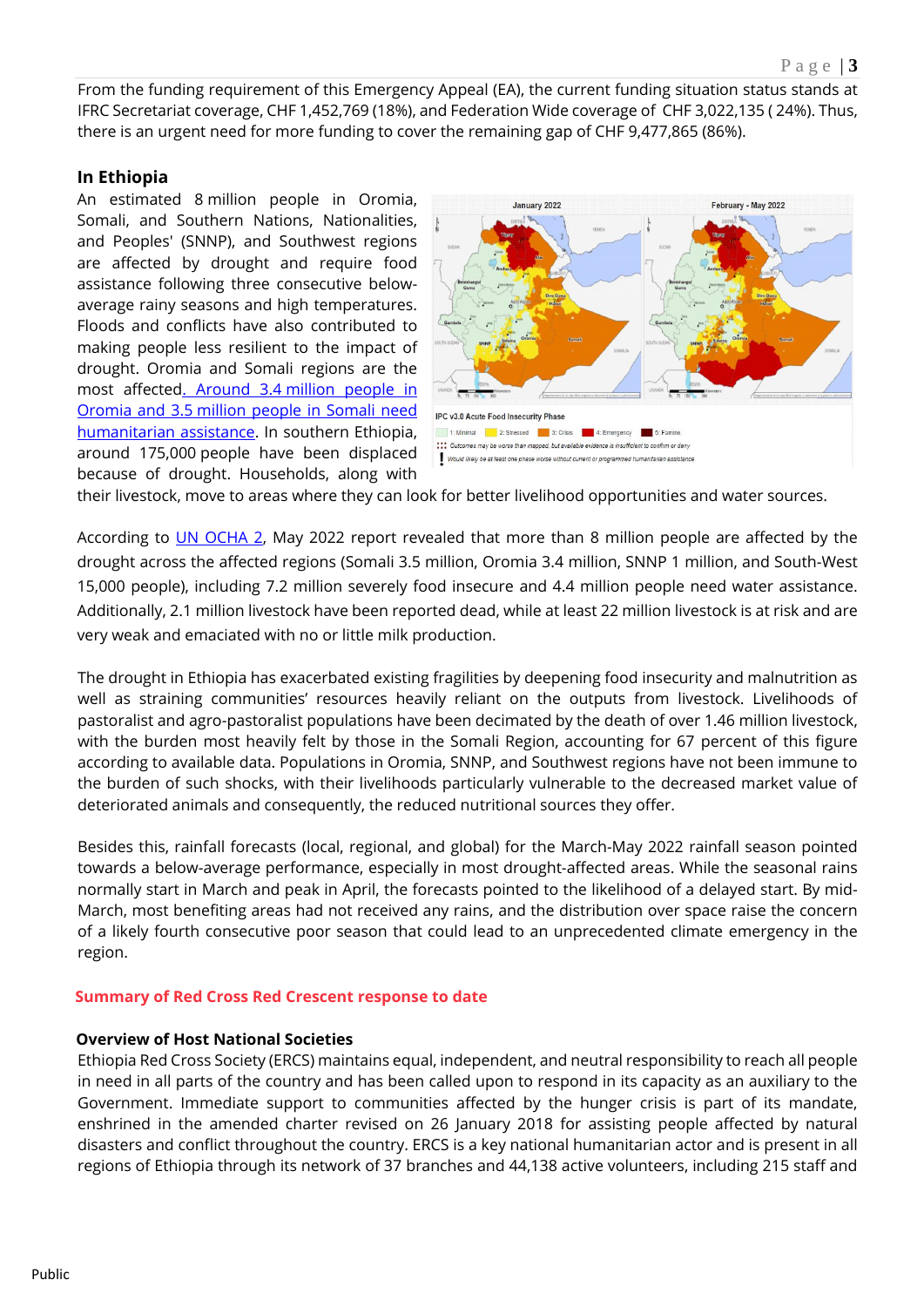volunteers trained in cash and voucher assistance, 5 million members, and 6,000 Red Cross committees at the community level.

At the National Headquarters, operations are led by the Deputy Secretary-General, and an experienced technical team in the disaster preparedness and response department. ERCS has 16 trained National Disaster Response Teams (NDRTs) and 229 Branch Disaster Response Teams (BDRTs). Its auxiliary status ensures faster access and outreach to areas that are sensitive and where other humanitarian actors cannot easily access and reach. ERCS has been privileged by its local network, which fosters wide acceptance and reputation in the different communities and has not been constrained in terms of access across the entirety of affected regions of Ethiopia.

The Ethiopian Red Cross Society is also one of the national societies in Africa prioritized under the Africa Red Ready Initiative and has continued to strengthen its preparedness with the support of partnership engagement with the Netherlands Red Cross Society through the Response Preparedness II program focusing on the development of the Early Warning/Early Action systems and the Innovative Approaches to Response Preparedness (IARP).

ERCS has previous experience in responding to complex emergencies as well, including drought. Past operations that have been supported by the IFRC through the DREF and Emergency Appeal, and ERCS have been responding to the drought in Oromia and Somali regions since January 2022, conducting assessments, followed by response interventions supported by an [allocation of 507,108 CHF from the DREF.](https://adore.ifrc.org/Download.aspx?FileId=499173) This comes after another response to conflict-derived food insecurity in the Amhara region of Ethiopia, also supported [by the DREF](https://adore.ifrc.org/Download.aspx?FileId=441569) between August and December 2021. The appeal operation strategy is aligned to the regional government of Somali and Oromia response plans as well as the Humanitarian Country Team (HCT) drought response plan and is therefore articulated to government priorities. The Movement drought assessment also relied upon secondary information from regional level integrated seasonal assessments conducted by the regional governments as well as from OCHA updates. The response is further coordinated with local governments at the grass root and country-level clusters with active Federation-wide participation in CVA and WASH clusters.

### **Overview of Partner National Societies, ICRC and IFRC**

**IFRC and membership:** IFRC has a Country Cluster Delegation (CCD) in Ethiopia that also covers Djibouti and is supported by the African Regional Office in Nairobi. The delegation has technical staffing including an Operations Manager, Senior Partnerships and Resource Development Advisor, and a Planning, Monitoring, Evaluation, and Reporting (PMER) Officer. It also supports staff functions in the National Society, including an Operations Officer, Protection, Gender, and Inclusion (PGI) Coordinator, and Finance Officer. IFRC cluster in addition to technical support to ERCS across the response, the cluster expands its contribution to strategic coordination with in-country Participating National Societies, the ICRC, and external actors, and actively engages in humanitarian diplomacy and resource mobilization efforts underpinning the response. The IFRC Regional office operates as a platform for operational coordination and support services including finance, PMER, risk management, HR, logistics, communication, and resource mobilization

**Red Cross Red Crescent Participating National Societies (PNS)** are an integral part of the response to the drought in Ethiopia. and are expected to contribute either bilaterally or multilaterally under a Federation-Wide approach. There are several PNS present in the country, that support various operational areas across the country, including through the pre-existing Federation-wide Emergency Appeal on Ethiopia Crisis and its Humanitarian Consequences Emergency as coordinated by IFRC and targeting other parts of Ethiopia (as well as Sudan and Djibouti) affected by the Tigray Crisis and which are not covered by this drought operation. The in-country PNSs include the Austrian Red Cross, Danish Red Cross, Finnish Red Cross, German Red Cross,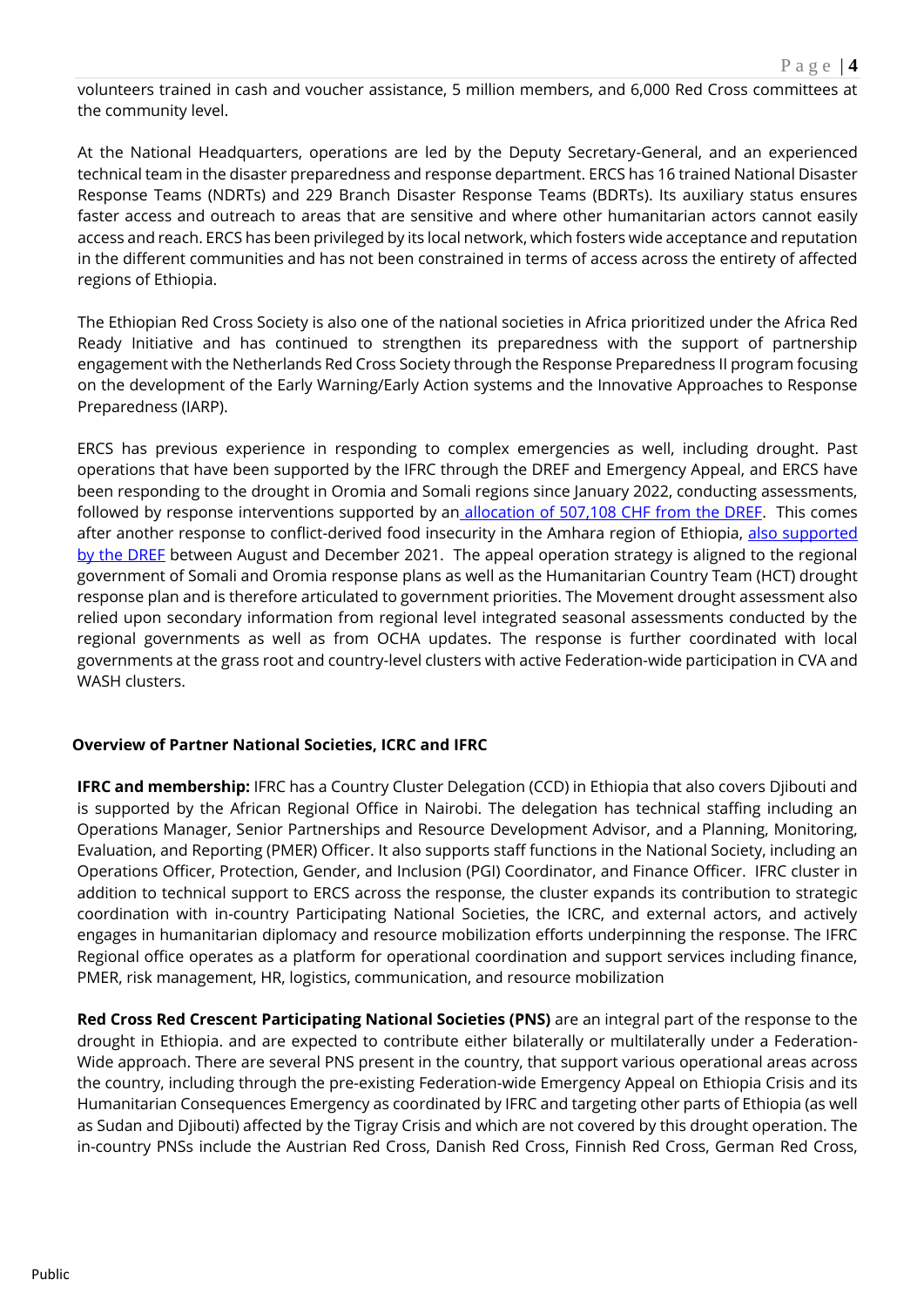Italian Red Cross, Netherlands Red Cross Society, and Swiss Red Cross. The British and Canadian Red Cross are remote, active partners to ERCS and work in cooperation with the IFRC and other PNSs.

**The International Committee of Red Cross (ICRC)** has a delegation in Addis Ababa and five sub-delegations, Gondar, Jigjga, Mekelle, Nekemte, and the Shire. In addition to its specific operations, it supports ERCS in different regions of the country through its annual Cooperation Programme. In response to the drought, ICRC has complemented its livestock vaccination program with the provision of animal feed for 20,000 vulnerable households.

### **Overview of non-RCRC actors in-country**

ERCS is part of the Humanitarian Country Team (HCT). It is represented in clusters and participates in interagency working group meetings for various sectors including Cash, Food Security, Nutrition, ES/NFI, Protection, and Education. It works with NHQ and at regional levels, works as well as with the NDRMC, and has led a national early warning task force and Cash Working, Group. ERCS participation in HCT, cluster system, and a working group is supported by IFRC and Red Cross Red Crescent partner focal points at technical and strategic levels, in particular, the National Society is active with complimentary participation in WASH cluster co-attended by Netherlands Red Cross, and Austrian Red Cross; the Cash working group is co-attended by IFRC and Swiss RC, the Protection cluster by Danish RC.

The humanitarian country team structure in Ethiopia is covering all coordinating bodies due to the protracted multi-hazard crisis in the country. The United Nations Office for the Coordination of Humanitarian Affairs (UNOCHA), and the Government through the NDRM co-lead the overall in-country coordination.

Multiple other international organizations are active in the response to the drought as well, and coordination by the regional government is very robust. All clusters are activated, and their regional governments have developed a drought response plan which has informed IFRC Emergency Appeal.

The World Food Programme (WFP) is a major partner of the Government in this operation as well. It carries out both relief and resilience interventions through cash and food aid modalities, and these are scaled up during the drought. ERCS has partnerships with other UN organizations in emergencies as well (some of which may not be specific to the drought) including UNICEF and the United Nations Population Fund (UNFPA), and with non-UN organizations including Save the Children. These organizations have supported ERCS in operations including in northern Ethiopia (Afar, Amhara, and Tigray) and for COVID-19, as well as in recovery programs in Benishangul-Gumuz and SNNP regions. These partnerships also offer potential support to ERCS in the drought response.

## **Needs analysis and scenario planning**

### **Needs analysis**

Populations in Ethiopia frequently struggle with a confluence of recurring acute shocks: drought, seasonal flooding, food insecurity, pest outbreaks such as desert locusts, disease outbreaks including COVID-19, and limited access to health and WASH services. These ongoing challenges have led to chronic and sustained humanitarian needs, which are exacerbated by ongoing large-scale conflict and resultant displacement, contributing to sustained humanitarian needs and an ongoing complex emergency. Even if there is no revised assessment conducted by ERCS and IFRC the current overall food insecurity situation is expected to escalate and worsen across most countries in the regions through the lean season while faced with multiple and overlapping shocks (drought, flooding, macro-economic challenges, and conflict).

As a result, food insecurity will continue to persist and likely worsen with the failed rain in the next season being observed. Households are also likely to increase consumption-based coping strategies like reducing the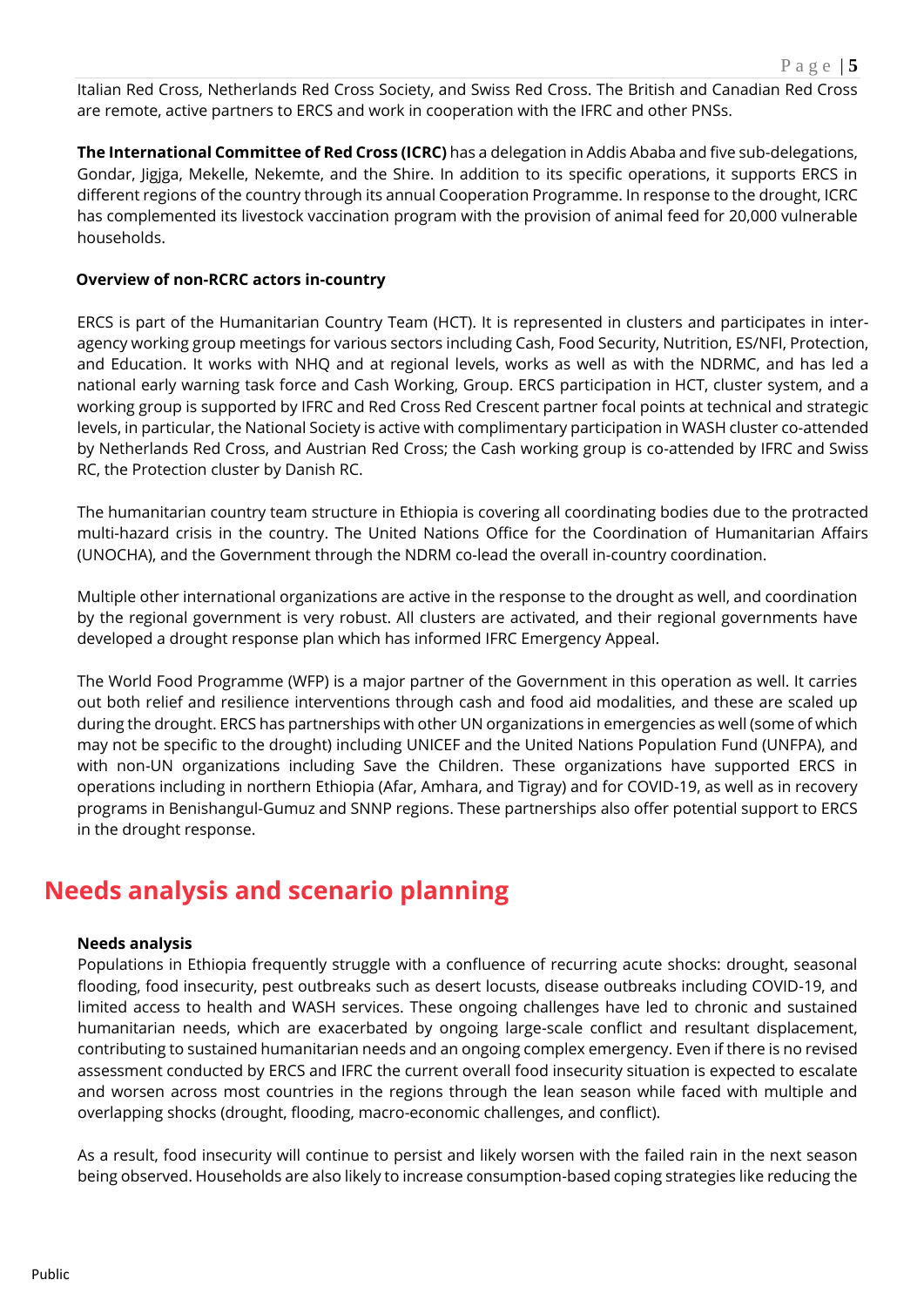number of daily meals, eating less preferred foods, limiting adult intake so that children can have more, borrowing food from friends and relatives, and sale of more livestock and/or other productive assets. Critical nutrition outcomes will persist in children under five years of age, pregnant and lactating mothers, and the elderly, who are the most vulnerable. The current regional response plan appeals for immediate food relief for affected populations and the numbers are progressively increasing as the drought grows and more populations lose pastoral livelihoods.

Drought conditions following a third consecutive poor rainy season in late 2021 have [affected 8 million peo](https://reliefweb.int/report/ethiopia/ethiopia-complex-emergency-fact-sheet-2-fiscal-year-fy-2022)[ple](https://reliefweb.int/report/ethiopia/ethiopia-complex-emergency-fact-sheet-2-fiscal-year-fy-2022) across southern and southeastern Ethiopia as of April, leading to critical water shortages and heightened needs for emergency food assistance. *The operational intervention sector strategy and target remained the same during the reporting period.*

### **Operation Risk Assessment**

Below is a summary of the risk analysis report.

| Known or anticipated risks                                                                                                                                                                                                              | <b>Mitigation measures</b>                                                                                                                                                                                                                                                                                   |
|-----------------------------------------------------------------------------------------------------------------------------------------------------------------------------------------------------------------------------------------|--------------------------------------------------------------------------------------------------------------------------------------------------------------------------------------------------------------------------------------------------------------------------------------------------------------|
| Risks of armed conflict-The ongoing conflict and<br>political insecurity in Oromia Borena Ethiopia could<br>increase the vulnerability, insecurity, and safety of<br>the public, staff, and volunteers                                  | Conducting close security assessments and<br>$\bullet$<br>check<br>Exchange of security information among part-<br>$\bullet$<br>ners<br>Application of ERCS and Red Cross partner' se-<br>$\bullet$<br>curity regulations<br>Prepare and execute evacuation plan for RC<br>$\bullet$<br>staff and volunteers |
| <b>Risks of extreme climate event-The current</b><br>drought could be extended and escalate in the<br>same target regions to deteriorate the already<br>exhausted food security and livelihood among<br>farmers and pastoral community. | Using IARP and its partners to share early<br>$\bullet$<br>warning information to the community based<br>on forecast<br>Preposition emergency and recovery relief<br>items closer to operational areas                                                                                                       |
| Reputational risks: some people might raise the<br>limitation of drought assistance in target regions as<br>to comparing to other regions where ERCS currently<br>operational                                                           | Explain the previous support given before the<br>$\bullet$<br>expansion of the drought in target regions<br>Parts of the Red Cross Movement, The part-<br>$\bullet$<br>ner's assistance underway (ICRC and others)<br>through, food, and non-food                                                            |

## **B. THE OPERATIONAL STRATEGY**

## **Proposed strategy**

The overall objective is to expand immediate humanitarian assistance to 500,000 of the most affected people in this crisis, specifically targeting 200,000 in Southern Ethiopia for 24 months with early recovery and climate adaptation support. A multi-sectoral approach combining immediate humanitarian, recovery, and resiliencebuilding initiatives will assist communities to adapt to evolving climate and environmental conditions, in line with IFRC's Pan-Africa Zero Hunger Initiative.

The operational intervention sector strategy and target remained the same during the reporting period.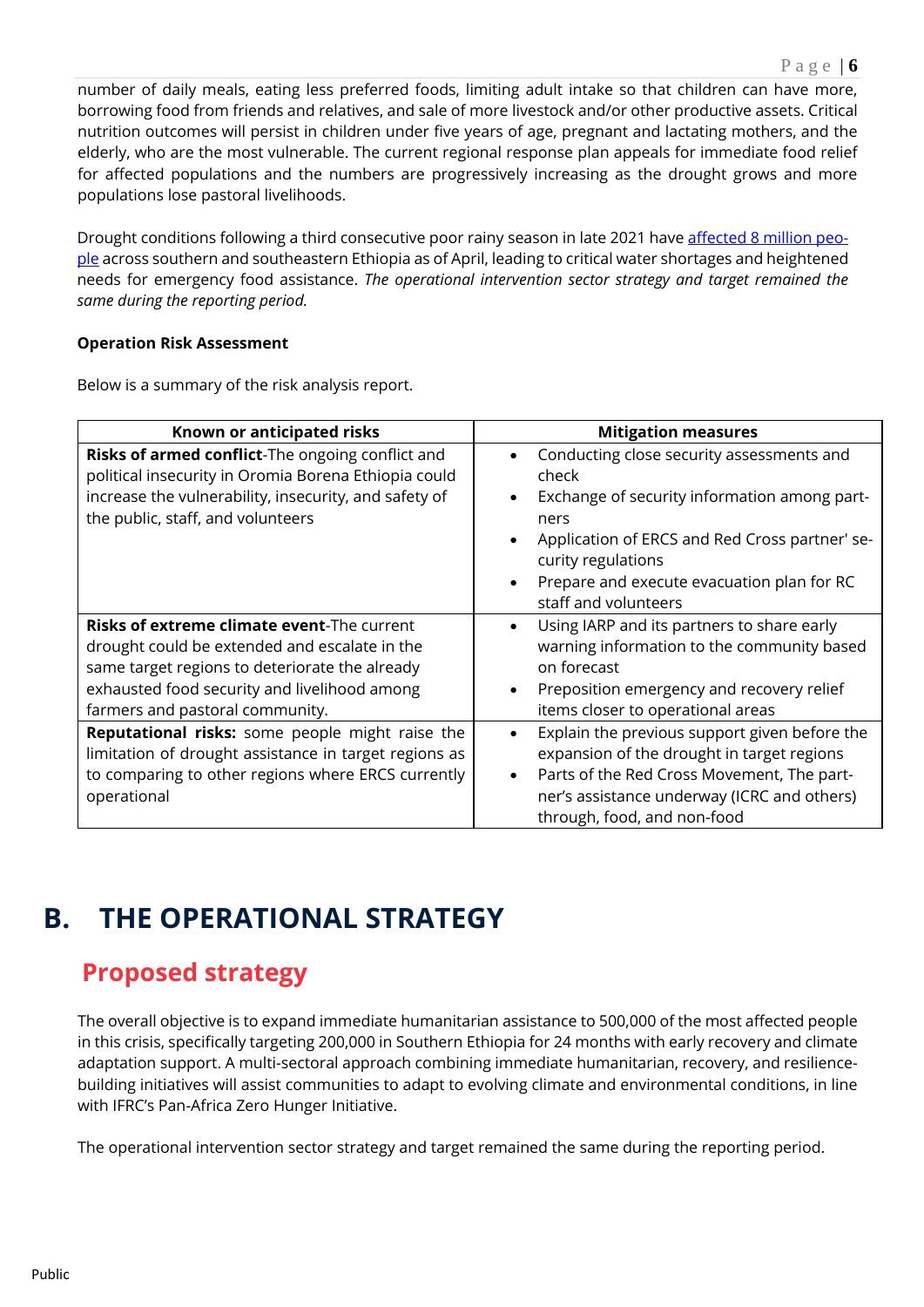## **C. DETAILED OPERATIONAL PLAN**

## **STRATEGIC AREAS OF FOCUS**

|                                                                                                                                     | Multi-purpose cash                                                          |               |                |
|-------------------------------------------------------------------------------------------------------------------------------------|-----------------------------------------------------------------------------|---------------|----------------|
|                                                                                                                                     | <b>People reached:</b>                                                      |               |                |
|                                                                                                                                     | Male: TBD                                                                   |               |                |
|                                                                                                                                     | Female: TBD                                                                 |               |                |
| Outcome 1. Ensure access to food and other basic needs through the provision of multipurpose cash<br>grants to households           |                                                                             |               |                |
| Indicators:                                                                                                                         |                                                                             | <b>Target</b> | Current        |
|                                                                                                                                     | Number of households reached with a multi-purpose cash grant                | 4200          | Ongoing        |
| Output 1.1: Improved access to food and other basic needs access through the provision of multipurpose<br><b>Cash grants to HHs</b> |                                                                             |               |                |
|                                                                                                                                     |                                                                             |               |                |
| <b>Indicators:</b>                                                                                                                  |                                                                             | <b>Target</b> | <b>Current</b> |
|                                                                                                                                     | Number of households reached with a multi-purpose cash grant                | 4200          | Ongoing        |
|                                                                                                                                     | # of volunteers mobilized and trained on Cash & Voucher assistance program- |               |                |
| ming                                                                                                                                |                                                                             | 200           | 45             |
| . Progress towards outcomes                                                                                                         |                                                                             |               |                |

Cash Feasibility assessment was conducted in selected Kebeles of both Wachile and Kelafo woreda in their respective Oromia and Somali regions in which a sample of 50 HHs representing the total community/HHs in these kebeles was addressed. The quantitative data were collected using a standardized household questionnaire by professional volunteers from the woreda, technical staff from woreda government offices, zonal coordination office staff, and branch project focal person. For qualitative data, Focus Group Discussions (FGDs) and Key Informant Interviews (KII) are used.

Overall, the assessment result revealed one of the highly affected woredas in the target zone. 98% of the sample stated that their agricultural production has decreased significantly because of the low yield of the waterfall from the Shebelle River and crop failures, lost their livestock. Moreover, these communities are labeled as having fewer coping mechanisms as compared to other parts of the region. This has further aggravated and deteriorated their livelihood condition.

The community-based targeting committee has been established by the branch in a few kebele as the kebeles are new and such committees were not functional. But in many kebeles the project staff used the existing committee and oriented them on beneficiary targeting, complaints handling related to CVA, and other cashrelated activities. The targeting committees were composed of women representatives, religious leaders, youth representatives, and community elders. At each kebeles 1 committee with 7 members was established and received awareness on beneficiary targeting, amount of cash, and its, usage. Totally 19 committees with 7 members were established and out of these 60 members were women and 73 were men. The committee selections were participatory, and they are those trusted by the whole community members.

Cash beneficiary identification, selection, and registration were conducted by a committee and volunteers selected by the community through active participation and engagement of the community. Since the community members do not have any Id cards, the project staff and partners were preparing coupons for beneficiary identification during the cash distribution stage.

Beneficiary targeting was conducted from Kelafo and Wacille woreda at all selected kebele, and those who do not have identification documents like kebele ID were given from kebele, with the support of woreda administration. 45 volunteers were trained and are engaging in the targeting process, and in the latter for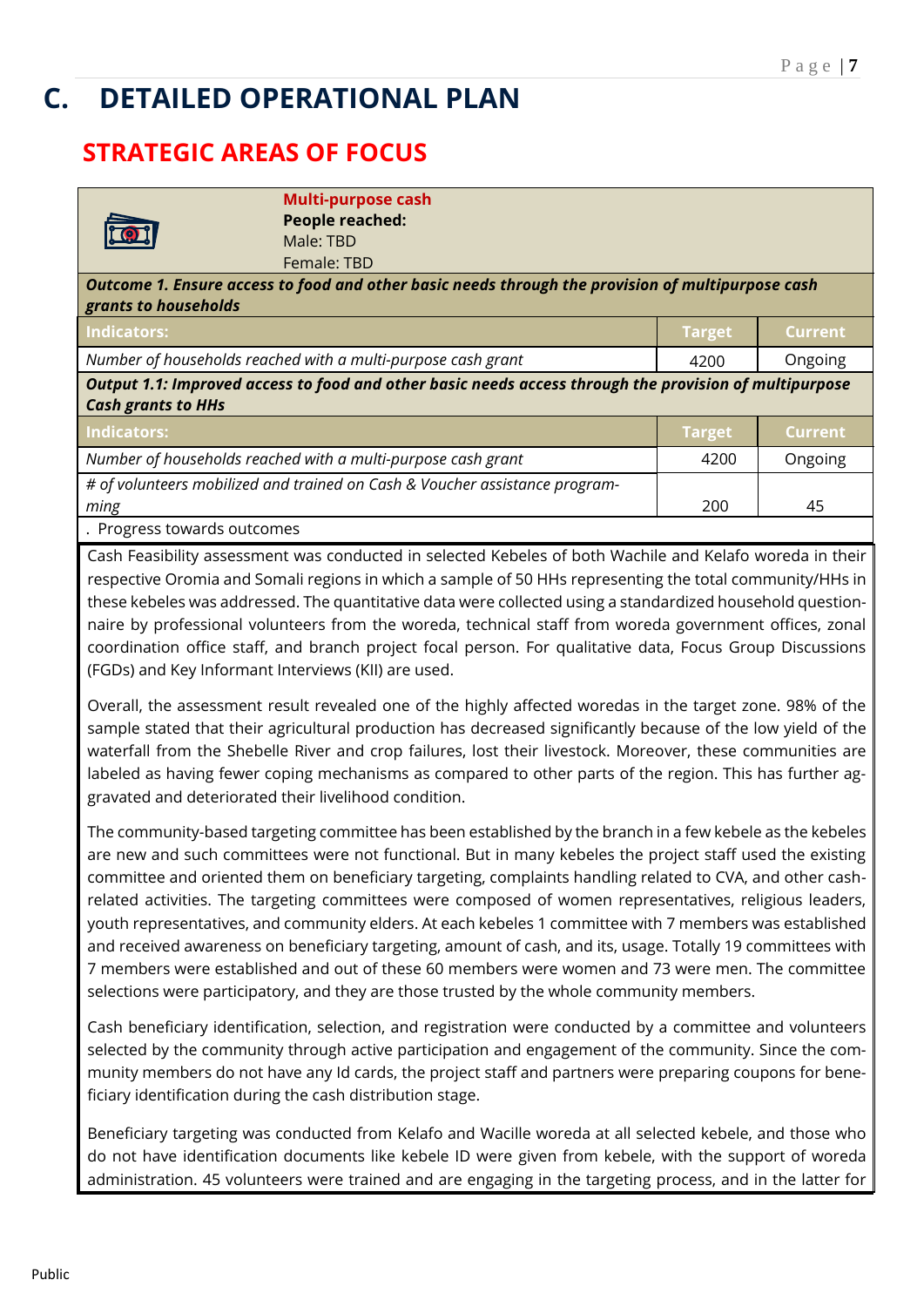kobo toolbox detail beneficiaries' data registration. After the training provided on beneficiary registration tools and household profiles and data collection for volunteers, a total of 3000-targeted beneficiaries' households were conducted by volunteers in both the Somali and Oromia regions in their respective target woredas



*Women Focus group Discussion for Cash Feasibility Assessment* 

### Challenges

*No challenge* 

Lessons Learned

To be confirmed based on activities still to be carried out.



**Livelihood People reached:**  Male: TBD Female: TBD

*Outcome 2:* **Communities affected by disaster and crisis are provided with assistance to recover or strengthen their livelihoods and improved their food security**

| <b>Indicators:</b>                                                                                                         | <b>Target</b> | <b>Current</b> |
|----------------------------------------------------------------------------------------------------------------------------|---------------|----------------|
| Percent of target households affected by disaster and crisis are assisted to im-                                           |               |                |
| prove their livelihood & food security                                                                                     | 100%          | Ongoing        |
| Output 2.1: Improved the livelihood and food security of the target communities who are affected<br>by disaster and crisis |               |                |
| Indicators                                                                                                                 | <b>Target</b> | <b>Current</b> |
| # Of farmers/households provided with livelihoods recovery assistance                                                      | 5,000         | Ongoing        |
| # Of farmers or groups supported by irrigation schemes                                                                     | 1,000         | Ongoing        |
| # Of pastoral households provided with a stock of 5 milking goats each                                                     | 1,000         | Ongoing        |
| # Of farmers trained in agricultural production                                                                            | 10,000        | Ongoing        |
| Progress towards outcomes                                                                                                  |               |                |
|                                                                                                                            |               |                |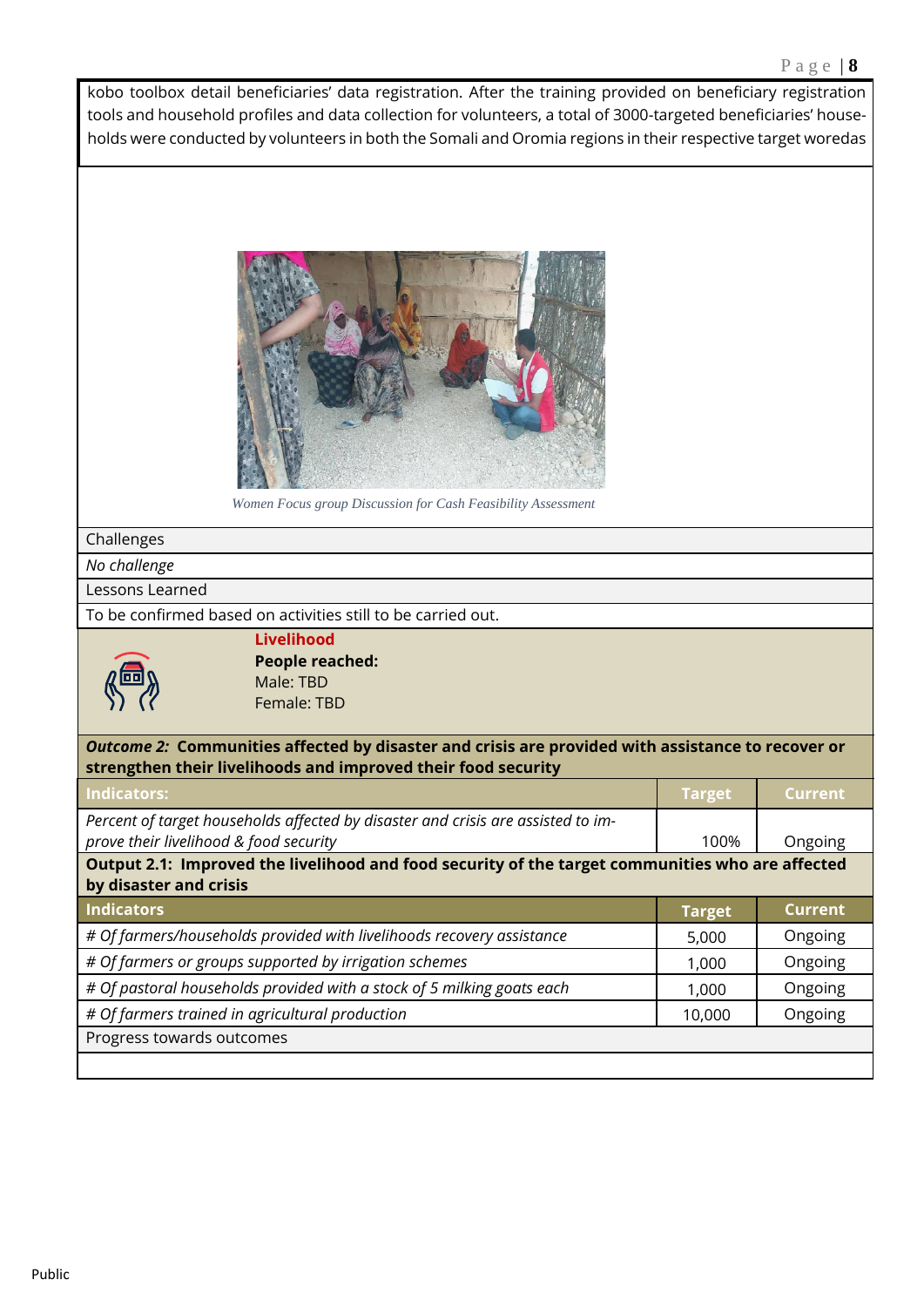The effect of the drought is on a worsening trend in the Arid and Semi-Arid (ASAL) region of Somali and parts of Oromia and the Southern Nations, Nationalities and Peoples Region (SNNPR) of Ethiopia. The drought prevalence is a result of the two main rainy seasons Ganna/GU rains (March-May) and the short rainy season (Hagayya/ 'Dyre') (October-November), which has been erratic and characterized by late onsets, below-average cumulative quantities, and poor distribution both in time and space in the Somali region (southern and eastern Somali region (6 zones)), southern Oromia region (4 zones) and SNNPR region (1 zone). Given the forecast for a poor March to May 2022 Gu/Gana season, The Famine Early Warning Systems widespread Crisis.



*ERCS-IFRC Drought Response Project Inception Workshop participants*

Thus, considering the severity of the drought effect, the Ethiopian Red Cross (ERCS) in partnership with the International Federation of Red Cross (IFRC) launched a project drought response to be implemented in Somalia and Oromia region from February 24 to August 31/22. Accordingly, an inception workshop was conducted in Addis Ababa, ERCS training center with the implementing regional branches.

Subsequently, the discussion was made on the project activities including how cash transfers can be conducted in Somali and Borena, the number of beneficiaries on CVA, woreda selection, malnutrition screening, WASH materials, and provision of pieces of training.

Participants from the Somali regional branch raised a concern about the availability of financial service providers (FSP) and the number of beneficiaries. Nevertheless, the discussion was done between ERCS and the commercial bank of Ethiopia to transfer the cash to the targeted area to ensure the beneficiaries their cash on time and safely. Moreover, the IFRC manager mentioned that there is positive confirmation on the project extension on the Appeal project and additional woreda's and beneficiaries will be addressed subsequently. The two regions raised their concern about accessing financial service providers. Mr. Yesuf and the DRM manager advised communicating Commercial Bank of Ethiopia at Addis and branches in the implantation woredas/ districts for their support of CTP.

Participants from Oromia regional branch mentioned their concerns after the identification of malnourished children, and what will be the next action to consider. The ERCS manager explained that, at times, ERCS is not involved in the management of malnutrition cases but rather in identification and linkage to concerned offices/health facilities. The project focal person and IFRC manager also supported this solution. After a break, the Cash coordinator and CEA coordinator Mr. Muluken provided a brief introduction to how the branches can facilitate their activities. Following that, presentation on the quarterly-based IFRC reporting format was conducted by IFRC PMER, and a discussion was conducted on unclear points.

Challenges

Activities just started, no challenges.

Lessons Learnt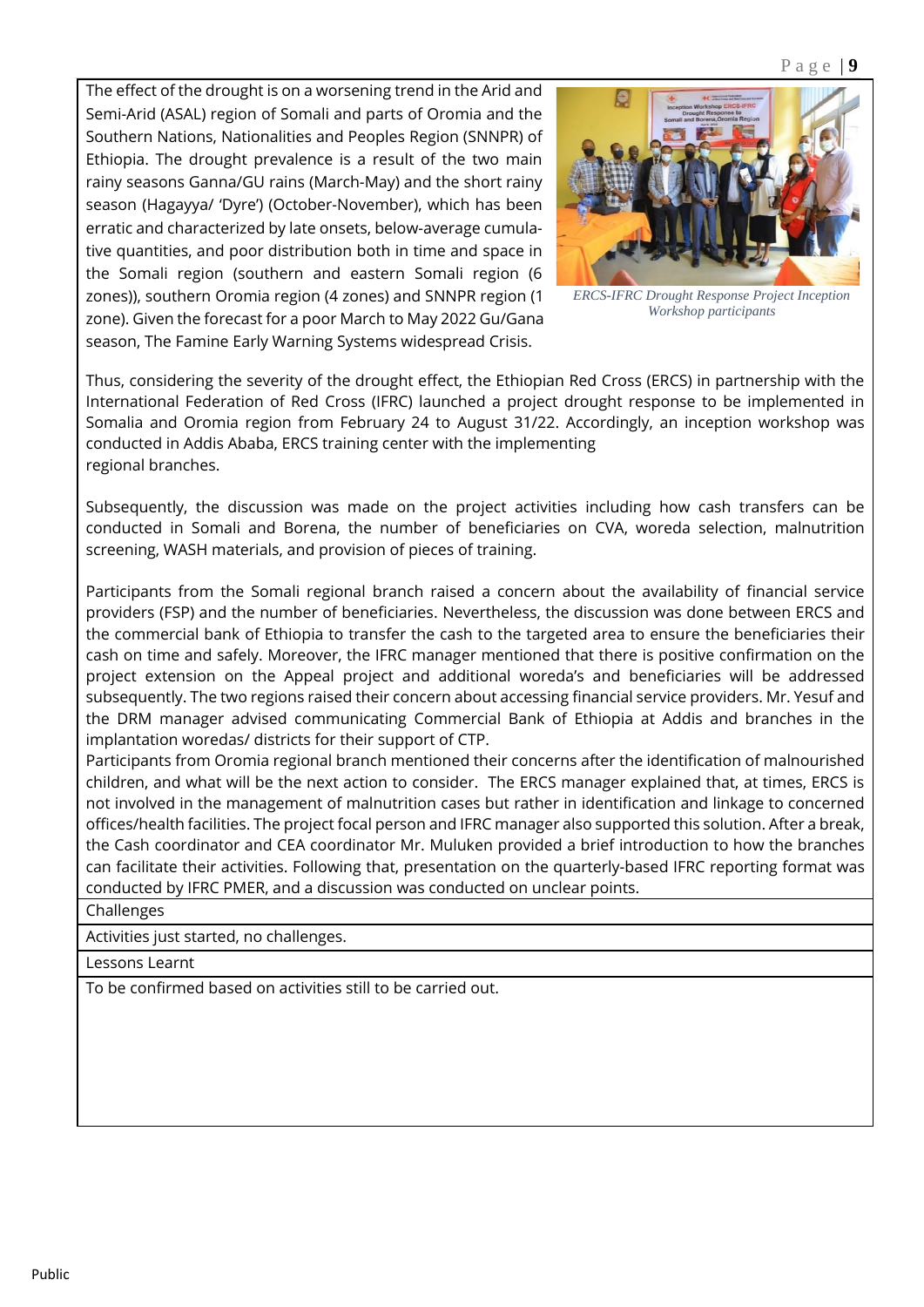

**Health People reached:**  Male: TBD Female: TBD

| Female: TBD                                                                                                                                                                                                                         |                |  |
|-------------------------------------------------------------------------------------------------------------------------------------------------------------------------------------------------------------------------------------|----------------|--|
| Outcome 3: The immediate risks to the health of affected populations are reduced through inte-                                                                                                                                      |                |  |
| <b>Target</b>                                                                                                                                                                                                                       | <b>Current</b> |  |
| 80%                                                                                                                                                                                                                                 | Ongoing        |  |
| Output 1.1: Assistance and protection services to migrants and their families are provided and pro-<br>moted through engagement with local and national authorities as well as in partnership with other<br>relevant organizations. |                |  |
| <b>Target</b>                                                                                                                                                                                                                       | <b>Current</b> |  |
| 30,000                                                                                                                                                                                                                              | Ongoing        |  |
| 20,000                                                                                                                                                                                                                              | Ongoing        |  |
| 1,000,000                                                                                                                                                                                                                           | Ongoing        |  |
| 100,000                                                                                                                                                                                                                             | Ongoing        |  |
| 300                                                                                                                                                                                                                                 | Ongoing        |  |
|                                                                                                                                                                                                                                     |                |  |
| 300                                                                                                                                                                                                                                 | 45             |  |
| 20                                                                                                                                                                                                                                  | 20             |  |
|                                                                                                                                                                                                                                     |                |  |
|                                                                                                                                                                                                                                     |                |  |

65 health extension workers and volunteers were trained in nutrition and communities-based screening and are giving awareness to people on healthy child and infant feeding practices. Training related to nutrition was given in Kelafo and Wachile woreda, especially on IYCF-E which concerns the protection and support of safe and appropriate feeding for infants and young children in all types of emergencies, to safeguard their survival, health, and growth. These volunteers are moving from kebele to kebele and conducting community-based health first Aid services like malnutrition screening and MHPSS service to the community. In addition to this RCCE and Covid-19 Prevention, training was provided for these volunteers selected from each intervention Kebeles. These volunteers are deployed to their respective kebeles to do community mobilization and awareness-raising regarding Covid-19 prevention measures and they will conduct rumor tracking and RCCE for the coming 2 months (June-July).



*Figure 1 Volunteers training Figure 2 Volunteers training*

Challenges

Activities just started, no challenges.

Lessons Learnt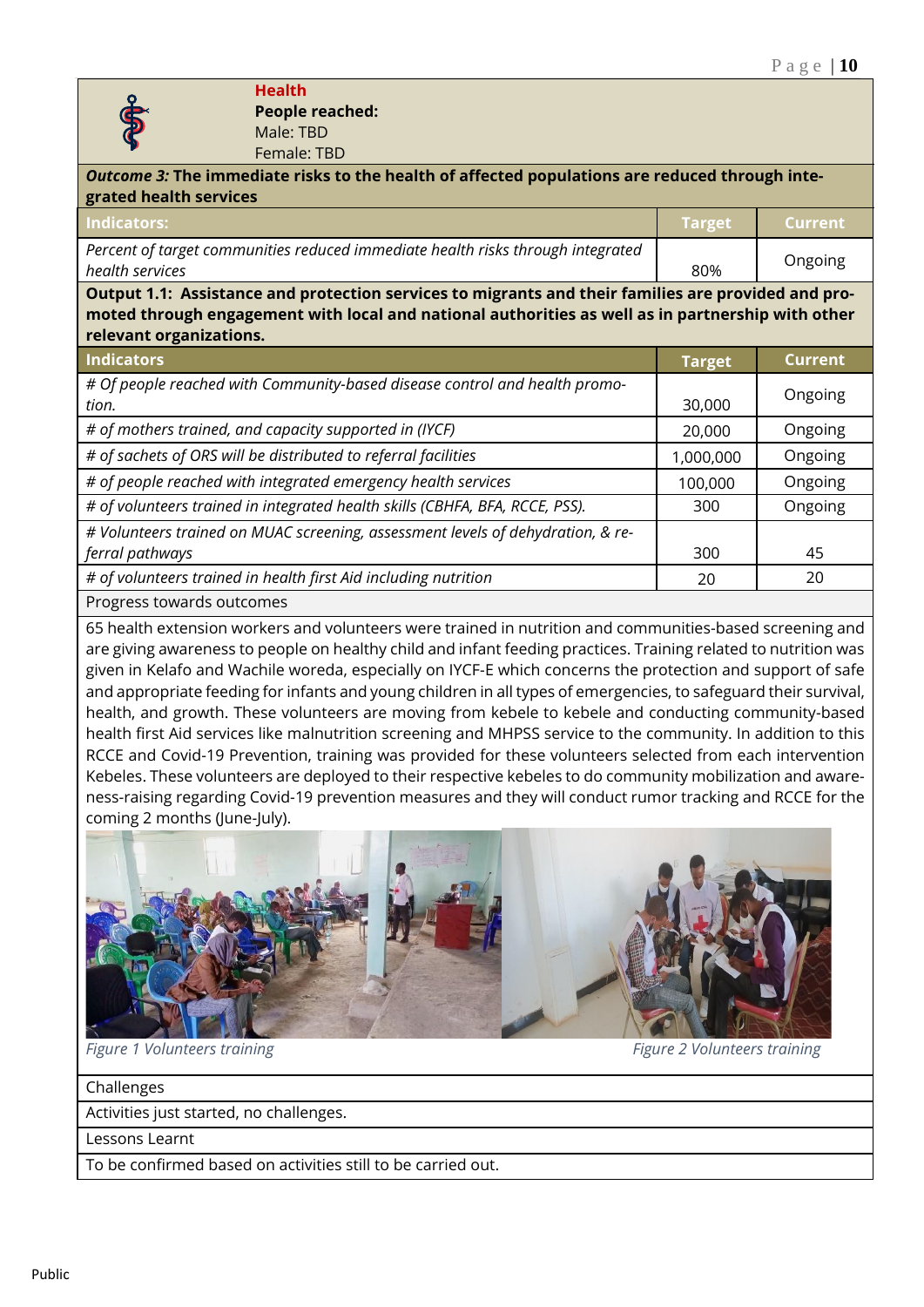### **WASH People reached:**  Male: TBD Female: TBD

| Outcome 4. Communities affected by disaster and crisis have increased access to appropriate, sus-<br>tainable, and integrated water, sanitation, and hygiene services                                                                                                                                                                                                      |               |                |
|----------------------------------------------------------------------------------------------------------------------------------------------------------------------------------------------------------------------------------------------------------------------------------------------------------------------------------------------------------------------------|---------------|----------------|
| <b>Indicators:</b>                                                                                                                                                                                                                                                                                                                                                         | <b>Target</b> | <b>Current</b> |
| Percent of affected communities who are reached and have access to appropriate<br>& sustainable integrated water, sanitation & hygiene services                                                                                                                                                                                                                            | 80%           | Ongoing        |
| Output 4.1: Improved access to food and other basic needs access through the provision of multipurpose<br><b>Cash grants to HHs</b>                                                                                                                                                                                                                                        |               |                |
| <b>Indicators:</b>                                                                                                                                                                                                                                                                                                                                                         | <b>Target</b> | <b>Current</b> |
| # Of people are provided with access to safe drinking water                                                                                                                                                                                                                                                                                                                | 200,000       | Ongoing        |
| # of households provided with water treatment chemicals/filters & use sensitiza-<br>tion                                                                                                                                                                                                                                                                                   | 40,000        | Ongoing        |
| # of households (people) provided with Emergency WASH materials                                                                                                                                                                                                                                                                                                            | 20,000        | Ongoing        |
| # of households provided with hygiene promotion to support the reduction in the<br>risk of waterborne and water-related diseases                                                                                                                                                                                                                                           | 100,000       | Ongoing        |
| # of households educated on community-level household sanitation & waste dis-<br>posal practices.                                                                                                                                                                                                                                                                          | 10,000        | Ongoing        |
| # of people reached with integrated wash activities                                                                                                                                                                                                                                                                                                                        | 500,000       | Ongoing        |
| # of volunteers mobilized and trained in integrated WASH skills                                                                                                                                                                                                                                                                                                            | 300           | 60             |
| # of WASH assessments conducted (in the region)                                                                                                                                                                                                                                                                                                                            | 3             | Ongoing        |
| Progress towards outcomes                                                                                                                                                                                                                                                                                                                                                  |               |                |
| Sixty (60) Volunteers selected from the 10 intervention kebeles are trained on PHAST. These volunteers are<br>equipped with community mobilization and awareness-raising regarding hygiene and sanitation. The volun-<br>teers are deployed to conduct hygiene promotion activities for the coming 2 months within their respective<br>intervention kebeles.<br>Challenges |               |                |
| Activities just started, no challenges.                                                                                                                                                                                                                                                                                                                                    |               |                |
| Lessons Learned                                                                                                                                                                                                                                                                                                                                                            |               |                |
| To be confirmed based on activities still to be carried out.                                                                                                                                                                                                                                                                                                               |               |                |
| <b>Protection, Gender, and Inclusion (PGI)</b><br><b>People reached:</b><br>$\frac{\sum_{k=0}^{n}a_{k}}{\sum_{k=0}^{n}b_{k}}$<br>Male: TBD<br>Female: TBD                                                                                                                                                                                                                  |               |                |
| Outcome 5: Communities affected by disaster and crisis become more peaceful, safe, and inclusive<br>through the provision of services that meet the needs and rights of the most vulnerable                                                                                                                                                                                |               |                |
| <b>Indicators:</b>                                                                                                                                                                                                                                                                                                                                                         | <b>Target</b> | <b>Current</b> |
| Percent of target affected by disaster and crisis communities who are assisted by<br>protection services                                                                                                                                                                                                                                                                   | 100%          | Ongoing        |
| Output 2.1: improved the community peace, safe and inclusive through the provision of protection<br>services                                                                                                                                                                                                                                                               |               |                |
| <b>Indicators</b>                                                                                                                                                                                                                                                                                                                                                          | <b>Target</b> | <b>Current</b> |
| # of individuals provided with dignity kits                                                                                                                                                                                                                                                                                                                                | 10,000        | Ongoing        |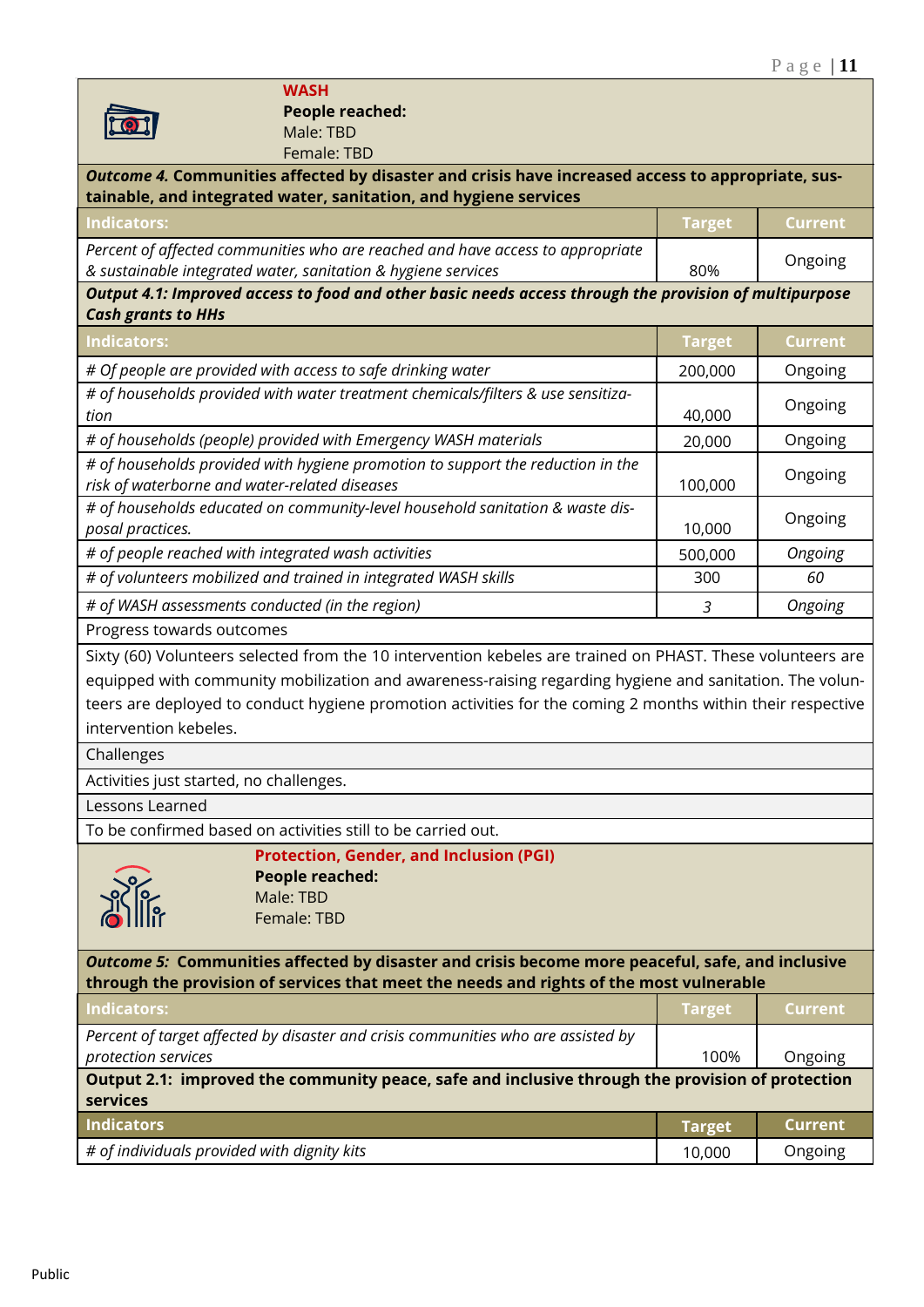| # of Materials Information, Education, and Communication (IEC) materials distrib-<br>uted                                                        | <b>TBD</b> | Ongoing |
|--------------------------------------------------------------------------------------------------------------------------------------------------|------------|---------|
| # of volunteers mobilized and trained on PGI Minimum Standards                                                                                   | 100        | 69      |
| # of assessments conducted on the specific needs of the affected population<br>based on criteria from the IFRC PGI Minimum standards and toolkit | TBD        | Ongoing |
| Progress towards outcomes                                                                                                                        |            |         |

The primary target of the IFRC and ERCS humanitarian response is addressing the most vulnerable group of the affected communities such as people with disabilities, children, pregnant and lactating women, female and child-headed households, unaccompanied and separated minors/children, minority groups, old age people, etc. in an emergency without any discrimination. There is limited knowledge and understanding about how to recognize and integrate PGI in general and SGBV, child protection, PSEA, disability, and diversity inclusion. According to the IFRC minimum standard for protection, gender, and inclusion in emergencies, ERCS staff and volunteers must receive a briefing on SGBV, PSEA, Child protection, Code of Conduct, disability, and diversity inclusion. Hence, the rationale of the training is to bridge this gap and enhance the knowledge, skills, and awareness of ERCS staff and volunteers about PGI and to improve the humanitarian response interventions, more specifically drought response interventions, in Kelafo and Borana, in both Somali and Oromia region.

Thus, to enhance the knowledge, skills, attitudes, etc. of ERCS staff and volunteers and staff sensitization training on SGBV, child protection, and PSEA is given to all 69 volunteers who have engaged in different service provisions and awareness-raising under the project. These volunteers are those who have taken other training and have already been selected from the intervention kebeles. These volunteers are equipped with the RCRC movement code of conduct regarding SGBV, Child protection, PSEA, and the referral pathways whenever any case is reported. All volunteers under the project will be involved in these activities and conduct Protection awareness needs screening, and support referral pathways throughout the project life cycle.

Psychological First Aid (PFA) training is also being given to the volunteers. This training will increase the capacity of the volunteers to give Psychological First Aid services to the drought-affected communities for the coming 2 months.



*Training participants when they were attending the training Training Participants having a group* 

P a g e | **12**

*discussion*

Challenges

Activities just started, no challenges.

Lessons Learnt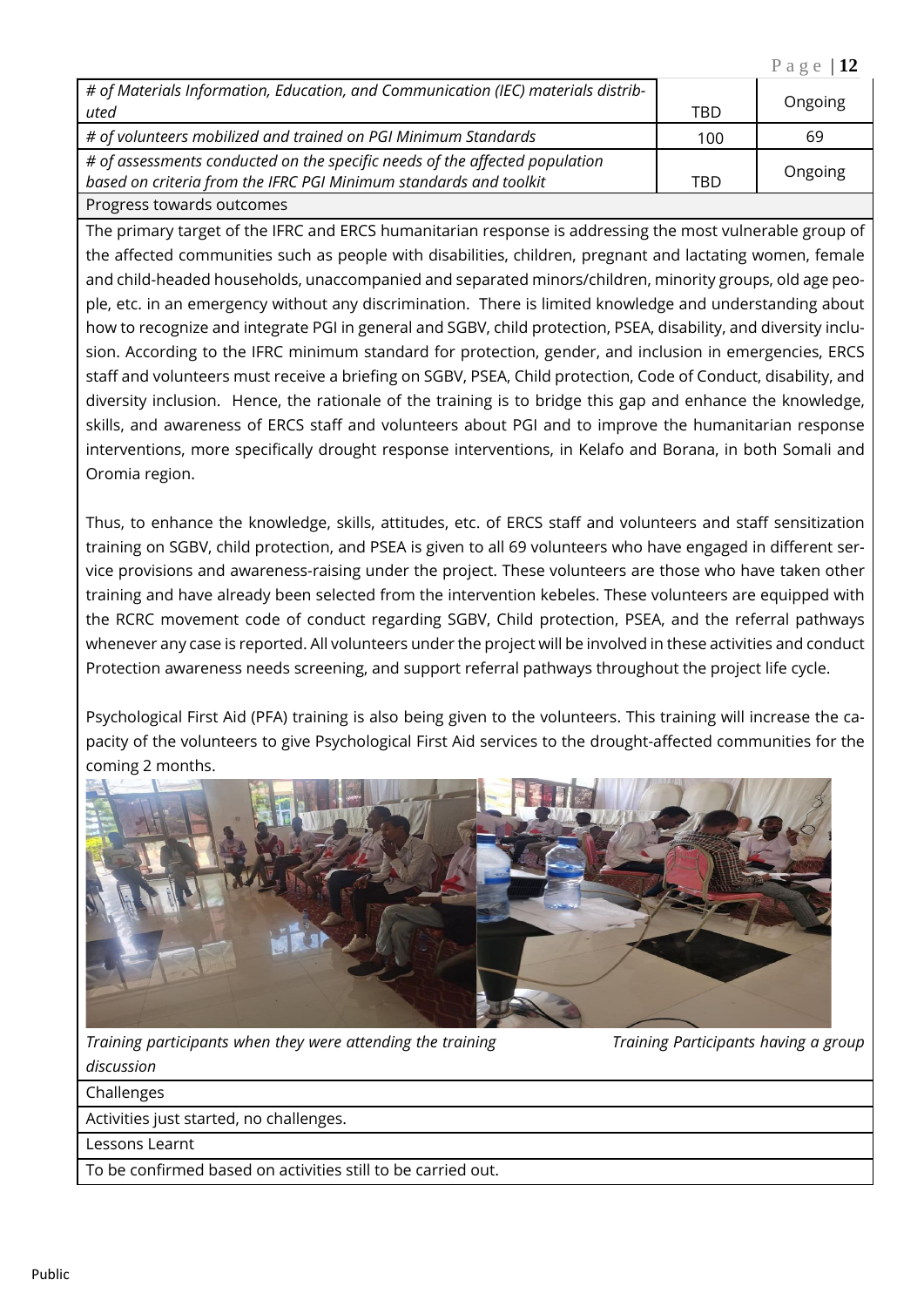

**Community Engagement and Accountability People reached:**  Male: TBD Female: TBD

*Outcome 6:* **Adopt standardized approaches for community engagement and accountability – including the collection of community feedback to understand their perspectives, as well as promote their participation in decision-making, and implementation of the response**

| Indicators:                                         | <b>Target Current</b> |  |
|-----------------------------------------------------|-----------------------|--|
| % Compliance & feedback received and get a response | 100%                  |  |

**Output 1.1: Assistance and protection services to migrants and their families are provided and promoted through engagement with local and national authorities as well as in partnership with other relevant organizations.**

| <b>Indicators</b>                                                             | <b>Target</b> | 'Current |
|-------------------------------------------------------------------------------|---------------|----------|
| # of Periodic contextual assessments conducted                                | Need base     |          |
| # of Engagement and involvement of all stakeholders conducted                 | Need base     | Ongoing  |
| # of complaints feedback mechanism established (19 target kebeles)            | 19            | Ongoing  |
| # of working with a diverse community group established & engaged (per target |               | 19       |
| Kebele)                                                                       | 19            |          |

*Output 1:3* **Family links are restored for people separated from, or without news of, their loved ones as a result of the disaster**

| <b>Indicators</b>                                                   | Target    | Current |
|---------------------------------------------------------------------|-----------|---------|
| Number of people reached with RFL services (Target: based on needs) | Need base | Ongoing |
| Progress towards outcomes                                           |           |         |

The community-based targeting committee has been established by the branch in all 19 target kebele. These committees have been oriented on beneficiary targeting, complaints feedback handling related mechanisms to the beneficiary selection process, CVA, cash-related activities, and the overall project implementation process. The targeting committees were composed of women representatives, religious leaders, youth representatives, and community elders. At each kebeles, 1 committee with 7 members was established and received awareness on beneficiary targeting, amount of cash, usage, and compliance feedback mechanism.



 *Community-based targeting committee being received orientation*

Challenges

Activities just started, no challenges.

Lessons Learnt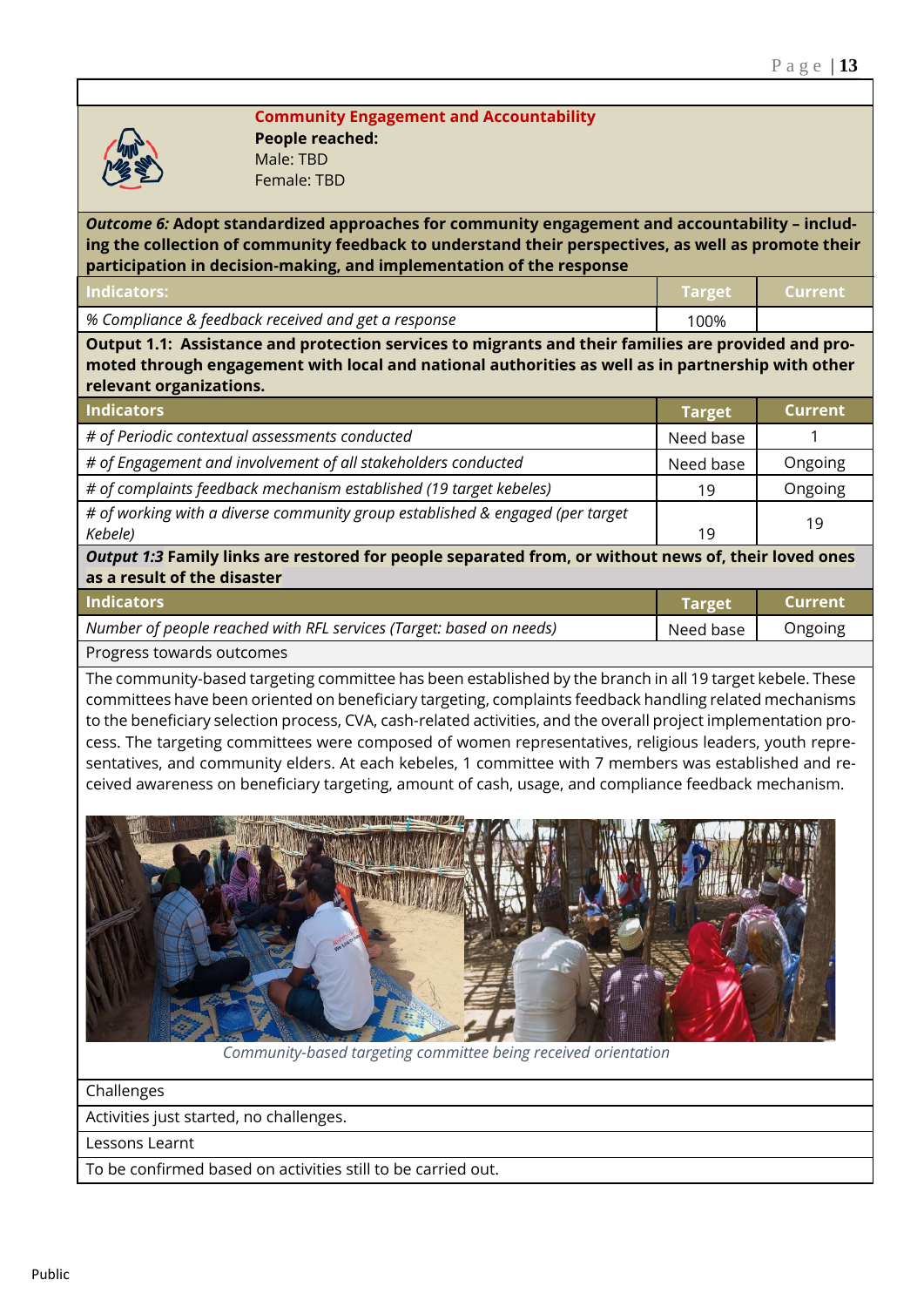### **Risk reduction, climate adaptation, and recovery People reached:**  Male: TBD

| سركت<br>Female: TBD                                                                                            |                |                |
|----------------------------------------------------------------------------------------------------------------|----------------|----------------|
| Outcome 7. Communities in disaster and crisis-affected areas adopt climate risk-informed and environ-          |                |                |
| mentally responsible values and practices and are better prepared to respond to disasters                      |                |                |
| <b>Indicators:</b>                                                                                             | <b>Target</b>  | <b>Current</b> |
| Number of households reached with a multi-purpose cash grant                                                   | 100%           | Ongoing        |
| Output 1.1: Improved access to food and other basic needs access through the provision of multipurpose         |                |                |
| <b>Cash grants to HHs</b>                                                                                      |                |                |
| <b>Indicators:</b>                                                                                             | <b>Target</b>  | <b>Current</b> |
| # of people sustain and linked to longer-term resilience programming                                           | 200,000        | Ongoing        |
| # of people mobilized to conduct community-based risk reduction                                                | 200,000        | Ongoing        |
| # of community awarded on micro activities and community messaging                                             | 200,000        | Ongoing        |
| . Progress towards outcomes                                                                                    |                |                |
| No major activity implemented                                                                                  |                |                |
| Challenges                                                                                                     |                |                |
| Activities just started, no challenges.                                                                        |                |                |
| Lessons Learned                                                                                                |                |                |
| To be confirmed based on activities still to be carried out.sons learnt.                                       |                |                |
| <b>National Society Strengthening</b>                                                                          |                |                |
| <b>People reached:</b>                                                                                         |                |                |
| Male: TBD<br>Female: TBD                                                                                       |                |                |
|                                                                                                                |                |                |
| Outcome 2: Communities affected by disaster and crisis are provided with assistance to recover or              |                |                |
| strengthen their livelihoods and improve their food security                                                   |                |                |
| <b>Indicators:</b>                                                                                             | <b>Target</b>  | <b>Current</b> |
| Percent of target households affected by disaster and crisis are assisted to im-                               |                |                |
| prove their livelihood & food security                                                                         | 100%           | Ongoing        |
| Output 2.1: Improved the livelihood and food security of the target communities who are affected               |                |                |
| by disaster and crisis                                                                                         |                |                |
| <b>Indicators</b>                                                                                              | <b>Target</b>  | <b>Current</b> |
| National society preparedness readiness and response plan developed (Annually)                                 | 2              | Ongoing        |
| ERCS One country plan and National plan developed (annually)                                                   | $\overline{2}$ | Ongoing        |
| # Drought-affected regions ERCS branches capacitated                                                           | 3              | Ongoing        |
| # of FA kits supplied to emergency health centers branches                                                     | 5,000          | Ongoing        |
| # of volunteers mobilized and trained on PGI Minimum Standards                                                 | 100            | Ongoing        |
| # of volunteers and staff involved in the operation to receive briefings on PSEA                               |                | Ongoing        |
| and Code of Conduct, and they sign it                                                                          | 100            |                |
| # Of volunteers and staff mobilized, trained, and deployed on minimum CEA ac-<br>tions                         | 300            | 69             |
| Progress towards outcomes                                                                                      |                |                |
| This operation targeted to engage 300 volunteers, however, currently a total of 69 volunteers receive training |                |                |
| by integrating a multi-thematic approach. IFRC Minimum Standards for PGI in Emergencies and was also           |                |                |
| included as a component of all sectors (livelihood, WASH, and protection) training provided to volunteers      |                |                |
| involved in the food security project operation and implementation process. In each training session, a multi- |                |                |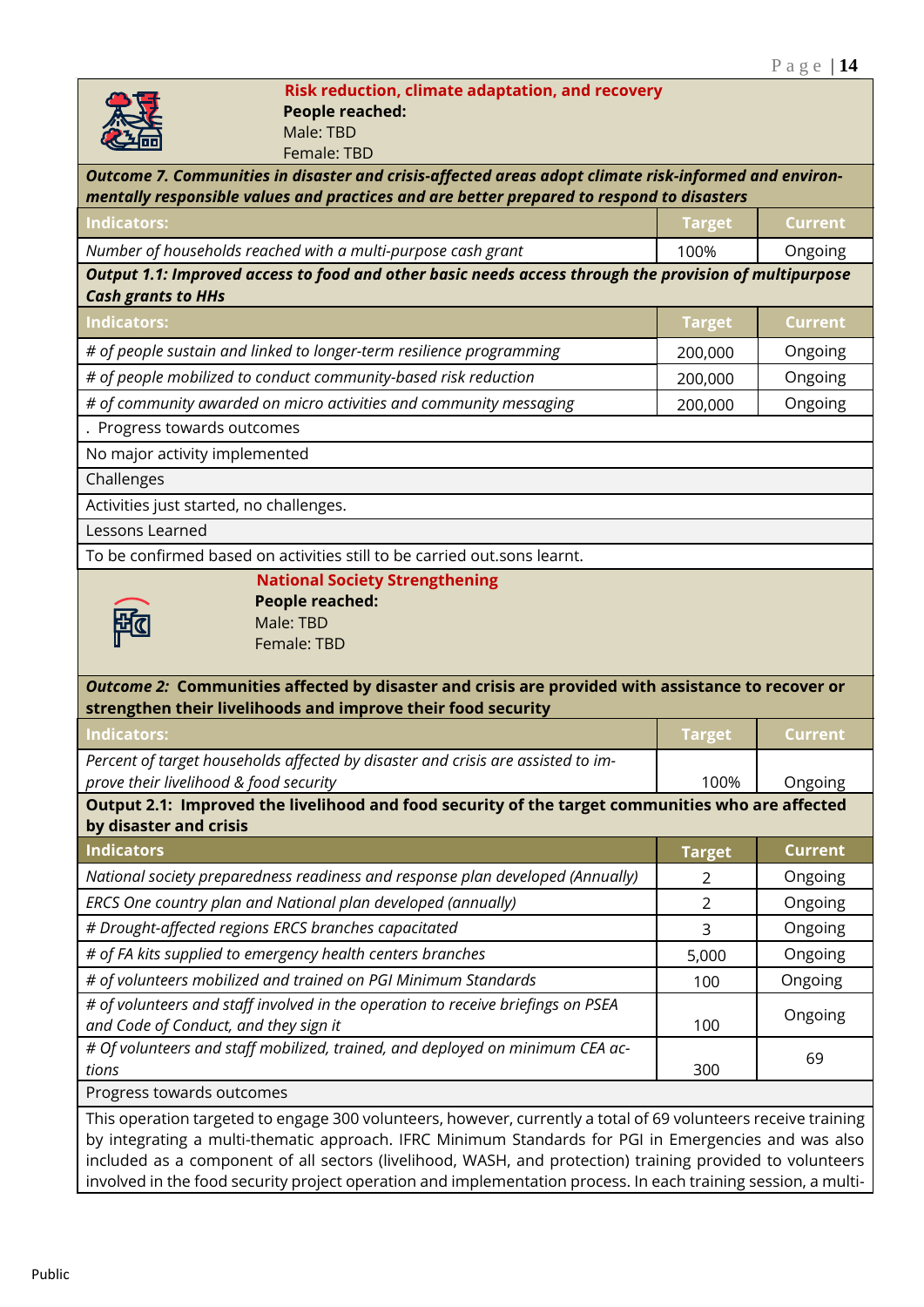thematic integrated approach was implemented to ensure the volunteer's capacity, and the volunteers were briefed on their roles, risks, and functions.

The IFRC cluster office provided adequate technical coordination and support to the operation of both multilateral and bilateral components' and sustained a full-time head of Delegate, operation manager, Partnerships and Resource Development advisor, and senior PMER officer to IFRC.

Challenges

Activities just started, no challenges.

Lessons Learnt

To be confirmed based on activities still to be carried out.



**Coordination and Partnerships People reached: Male: TBD Female: TBD**

**Outcome 8. Ensure that the response is coordinated with members under the Federation-wide approach; with the ICRC and external partners including respective regional governments, and other humanitarian stakeholders (UN and INGOs).**

| Indicators:                                                   | $\sqrt{2}$ Target | <b>Example 1</b> Current |
|---------------------------------------------------------------|-------------------|--------------------------|
| The proportion of coordination sessions or meetings conducted |                   | <b>Ongoing</b>           |
|                                                               |                   |                          |

**Output 1.1: Assistance and protection services to migrants and their families are provided and promoted through engagement with local and national authorities as well as in partnership with other relevant organizations.**

| <b>Indicators</b>                                                              | Target | Current |
|--------------------------------------------------------------------------------|--------|---------|
| # of Coordination of the response through a Federation Wide approach session   |        | Ongoing |
| conducted                                                                      | 8      |         |
| # of Strengthening Movement Cooperation & Membership Coordination session      |        |         |
| conducted                                                                      | 8      | Ongoing |
| # of Strategic partnerships communication, and humanitarian diplomacy in place |        | Ongoing |
| Progress towards outcomes                                                      |        |         |

In Ethiopia, ERCS coordinates with the National Disaster Risk Management Commission (NDRMC) in the planning and implementation of emergency response actions; and is a member of the National Operations Centre. ERCS is also part of the Humanitarian Country Team (HCT), it is represented in clusters and participates in inter-agency working group meetings for various sectors (Cash, Food Security, Nutrition, ES/NFI, Protection.) as well as the NDRMC-led National early warning task force and Cash Working, Group. Movement Partner focal points are supporting ERCS with engagement in the cluster system. Currently, the National Society and its core participation with Movement Partners, including the IFRC are active in drought response, livelihood, Cash, WASH, Protection, and CWG clusters.

As part of Strengthening Movement Coordination and Cooperation (SMCC), the ERCS, IFRC, member National Societies, and ICRC are coordinated through structured mechanisms which include the Movement Platform at a strategic level, Movement Operations coordination, and Technical Committees, which have provided mechanisms for Red Cross and Red Crescent planning, coordination, and information sharing. Further sessions on SMCC are planned to further integrate these structures in Ethiopia.

Key messages and the development of communication packages have been done progressively to reflect the dynamics of the operations. There has also been increased engagement with partners and donors, which has made additional contributions to the project. IFRC has also engaged a partnership and resource development consultant to support the development of resource mobilization plans and strategies.

Challenges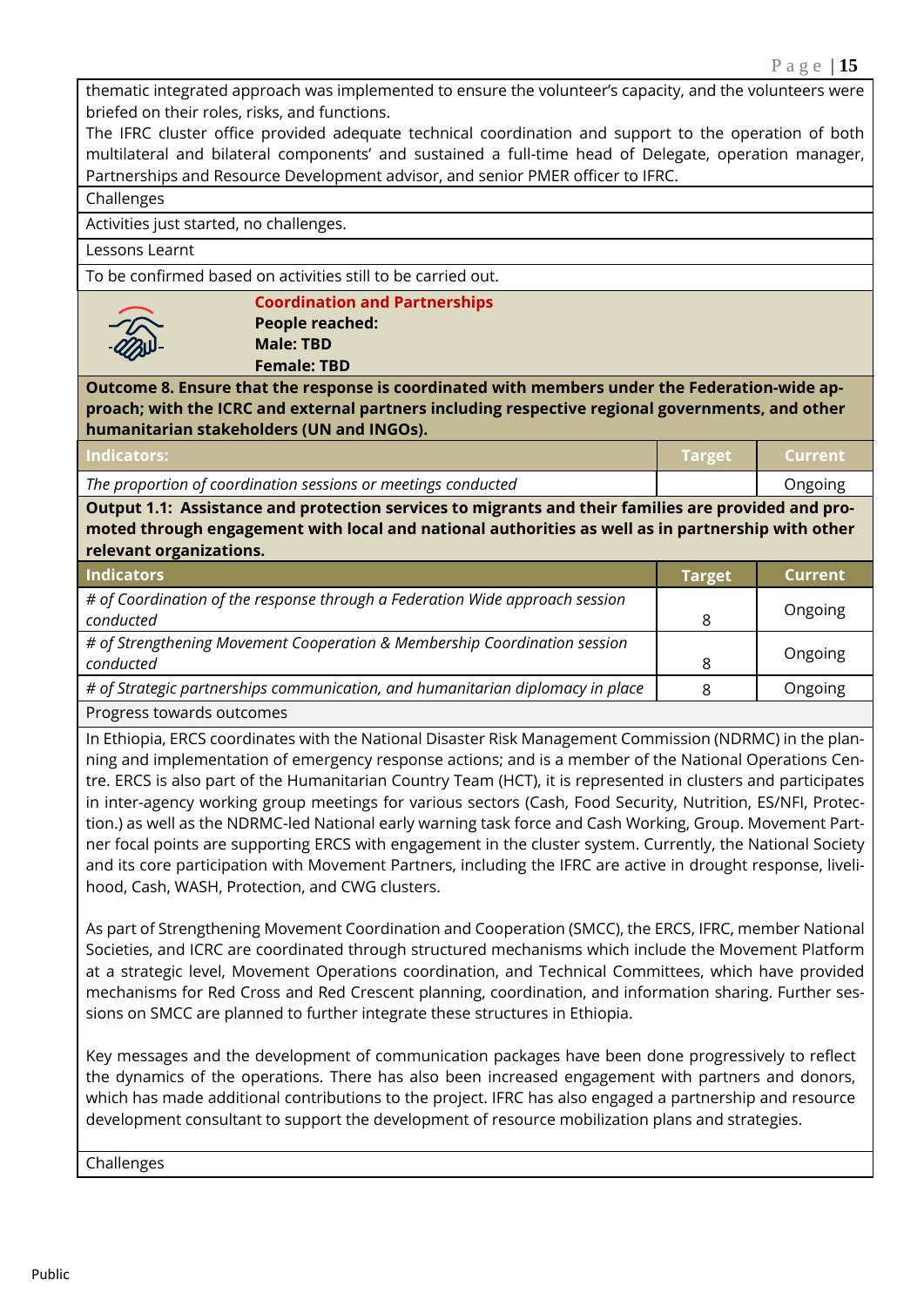| Activities just started, no challenges.                                                                                                                                                                                                                                                                            |               |                |  |  |
|--------------------------------------------------------------------------------------------------------------------------------------------------------------------------------------------------------------------------------------------------------------------------------------------------------------------|---------------|----------------|--|--|
| Lessons Learnt                                                                                                                                                                                                                                                                                                     |               |                |  |  |
| To be confirmed based on activities still to be carried out.                                                                                                                                                                                                                                                       |               |                |  |  |
| <b>Secretariat</b><br><b>People reached:</b><br>Male: TBD<br>Female: TBD                                                                                                                                                                                                                                           |               |                |  |  |
| Outcome 9: Effective and coordinated international disaster response is ensured                                                                                                                                                                                                                                    |               |                |  |  |
| <b>Indicators:</b>                                                                                                                                                                                                                                                                                                 | <b>Target</b> | <b>Current</b> |  |  |
| The proportion of effectiveness and coordination sessions conducted                                                                                                                                                                                                                                                | 100%          | Ongoing        |  |  |
| Output 9.1: Strengthening the effectiveness & coordination of the disaster response                                                                                                                                                                                                                                |               |                |  |  |
| <b>Indicators:</b>                                                                                                                                                                                                                                                                                                 | <b>Target</b> | <b>Current</b> |  |  |
| # Of Strategic partnerships and coordination sessions conducted per quarter                                                                                                                                                                                                                                        | 8             | Ongoing        |  |  |
| # Of Operations coordination, implementation, and reporting session conducted<br>per quarter                                                                                                                                                                                                                       | 8             | Ongoing        |  |  |
| . Progress towards outcomes                                                                                                                                                                                                                                                                                        |               |                |  |  |
| The operation appeal and implementation strategies were developed consultatively with all FW stakeholders.<br>The operation developed an implementation plan, data, and reporting coordination tools. The operation was<br>fully integrated into the Federation-wide and movement routine coordination structures. |               |                |  |  |
| Challenges                                                                                                                                                                                                                                                                                                         |               |                |  |  |
| Activities just started, no challenges.                                                                                                                                                                                                                                                                            |               |                |  |  |
| Lessons Learned                                                                                                                                                                                                                                                                                                    |               |                |  |  |

To be confirmed based on activities still to be carried out.

## **D. Financial Report**

The financial report is to be submitted in the 6-month operations update.